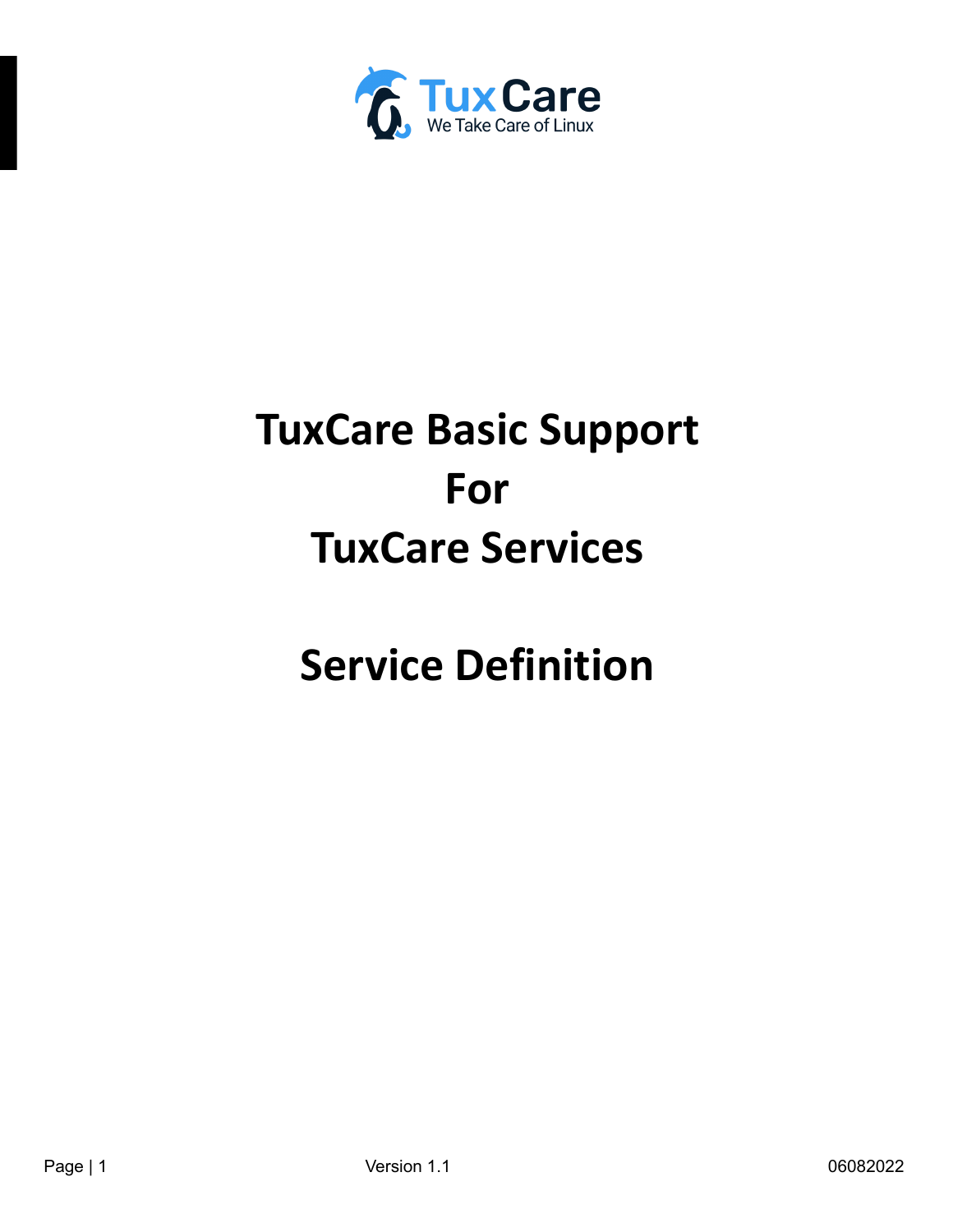## **DISCLAIMER**

TuxCare reserves the right to change this document in whole or in part at any time, without prior notice or explanation to the user.

## 1. **INTRODUCTION**

This document defines the Basic Support program included with all licenses of TuxCare Services: Extended Lifecycle Support, and Live Patching Service. Basic Support is provided at no additional charge, and is intended to be a base-level technical support offering wherein "best effort" is provided to our customers. It is limited in scope, not intended to be consultative in nature, nor to provide product training. If a more comprehensive or robust technical support service is required, please consult your TuxCare salesperson for options.

## 2. **DEFINITIONS**

*"Customer," "End User," "User," "You/Your"* shall mean an organization which has a valid license to the Product that is supported in accordance with this Program.

*"Customer Technical Lead"* shall mean an employee or authorized contractor of Customer who shall complete required TuxCare product training, in order to serve as Customer's first line of internal support for the purpose of triaging TuxCare related product issues, and who shall have authority to submit Technical Support Incidents and Service Requests to the TuxCare Technical Support.

*"Incident"* shall mean any event reported by the Customer, which is not part of the standard operation of a Product, and which causes, or may cause, an interruption to, or a reduction in, the quality of service provided by the Product.

*"Incident Severity/Urgency"* shall mean a measure of the business criticality of an incident or problem based on the business needs of the Customer. See Appendix 1 for more details.

*"Known Error"* shall mean a Problem that becomes a Known Error when the root cause is known, and a temporary workaround or permanent alternative has been identified.

*"Problem"* shall mean an unknown underlying cause of one or more Incidents. It becomes a Known Error when the root cause is known, and a temporary workaround or permanent alternative has been identified.

*"Product(s)"* shall mean software product(s) or service(s) of TuxCare, which the Customer has purchased, deployed, installed, and used in accordance with the terms of a License Agreement between TuxCare and the Customer.

*"Product Error"* shall mean undeclared behavior of the Product or Services.

*"Response time"* shall mean the elapsed time measured from the moment of any incident receipt until confirmation of receipt by TuxCare to the initiator (via support system or email).

*"Service Request"* shall mean a request from a Customer for support, delivery, information, advice, or documentation, which is not related to an incorrect functioning or non-functioning of the Product(s) or Service(s).

*"Upgrade"* shall mean a Product or Service update associated with assigning a new version

number.

*"Workaround"* shall mean a procedure that may serve as a temporary solution to an incident.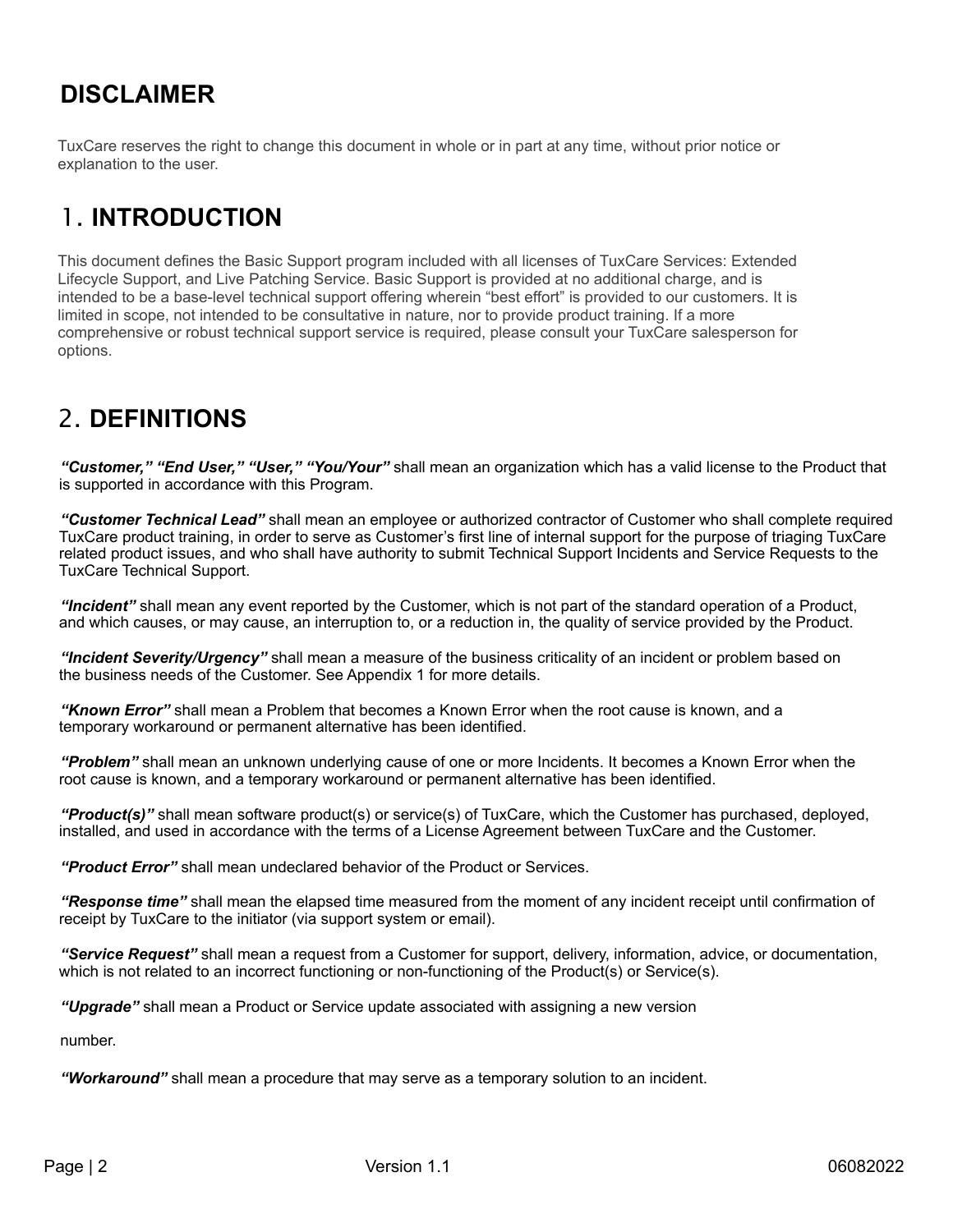## 3. **SERVICE FEATURES**

| <b>Feature</b>                             | <b>BasicSupport</b>                                          |
|--------------------------------------------|--------------------------------------------------------------|
| Patches/Updates                            | Regular patches & updates for Linux kernel and core packages |
| Deliver Frequency                          | 14 business day patch delivery on CVSS and higher CVEs       |
| Incident Support                           | 24/7/365 email support                                       |
| <b>Temporary Branch Support</b>            | Not available                                                |
| Allowed Number of Customer Technical Leads | 1                                                            |

## 4. **DESCRIPTION OF SUPPORT PROGRAM**

#### **ACCESSING TECHNICAL SUPPORT:**

TuxCare Technical Support is designed for clients with IT staff trained on the use of TuxCare products and services. Customer and TuxCare will agree on Customer Technical Leads with the client, who will be entitled to access TuxCare Technical Support services; Customer Technical Leads must complete TuxCare training requirements. TuxCare Technical Support is provided in English only.

TuxCare has designed a comprehensive self-serve portal which contains a number of valuable resources that can be used to help resolve customer issues, answer basic questions, share information with other customers, and generally provide a refresher for trained users. Also available on the portal are brief instructional videos, change logs, user documentation, and more. The TuxCare Support Portal can be found here:

#### Support Portal | [TuxCare](https://tuxcare.com/support-portal/)

This portal is available 24x7x365, and there is no additional charge to access it. It is expected that customers with Basic Support will be able to resolve most issues or inquiries through the use of the portal but if further help is required Customer Technical Leads may submit Technical Support Incidents and Service Requests to the TuxCare Technical Support team via our support ticketing system (which is also accessible from the self-serve portal). Basic Support includes:

- Customers will be supplied with instructions describing use of the TuxCare ticketing system during on-boarding
- User accounts will be created for each nominated user within each client organization
- User accounts will have access to log, view and respond to tickets
- Acceptance of requests 24 hours a day, 365 days a year
- Unlimited number of tickets may be submitted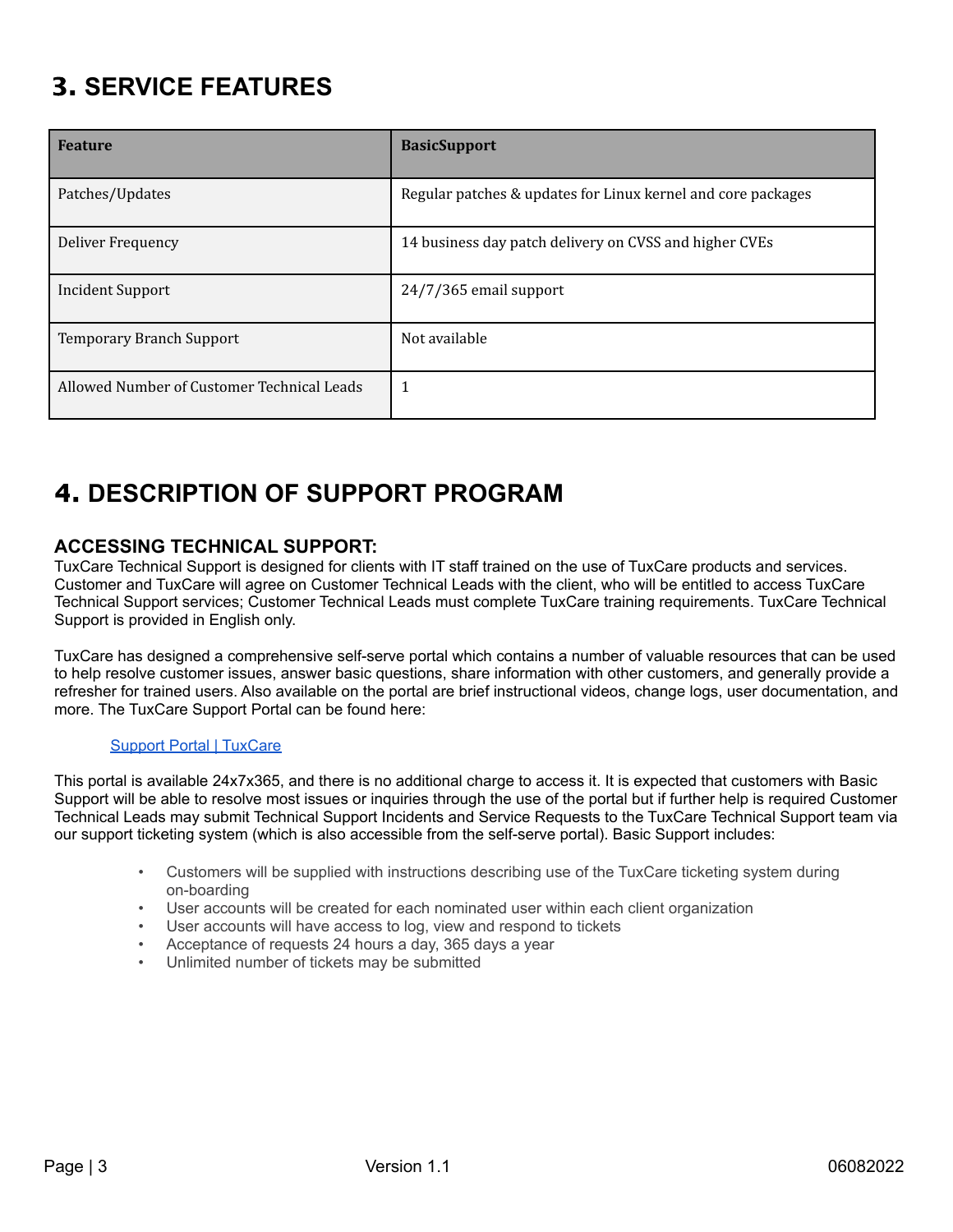#### **RESPONSE AND RESOLUTION TIMES**

Requests from customers of the Basic Support program are assigned lower priority than requests from premium support customers. (If you are interested in purchasing premium support, please contact your TuxCare sales representative.) When submitting a ticket, Customers will select the appropriate Severity Level, as defined in Appendix A, from a drop-down list; TuxCare reserves the right to change the Severity Level based on available information. Response Times Service Level Objectives (SLOs) are not guaranteed, and are provided on a "best effort" basis; the SLOs are determined by the Severity Level of the incident.

| <b>Severity Level</b> | <b>Response Time SLO</b> | <b>Resolution Time SLO</b> |
|-----------------------|--------------------------|----------------------------|
|                       | 30 minutes               | 4 hours                    |
| 2                     | 2 hours                  | 1 business day             |
| 3                     | 8 hours                  | 2 business days            |
| 4                     | 1 business day           | 5 business days            |

#### **INCIDENT RESOLUTION COOPERATION**

Some incidents may require reproduction by TuxCare for the purpose of testing and verifying a product error. Customer agrees to provide TuxCare with all information which may be necessary for reproducing the condition under which the incident will re-occur and could be examined.

TuxCare will endeavor to reproduce the incident as soon as all the necessary information and software and/or hardware is provided. If the incident could not be reproduced, Customer should grant to TuxCare supervised remote access to the malfunctioning system.

If the incident cannot be reproduced by either party, or Customer did not grant access to the network environment where the incident could be reproduced, or if it is detected that the incident's cause lies beyond the Product or the Service, the incident cannot be classified within this Support Program.

An incident may at any time be either on the Customer's side (i.e., Customer is taking actions that will promote/expedite the resolution of the issue by TuxCare) or on the TuxCare side. An incident is on the Customer's side when TuxCare engineers request information from the Customer. When Customer provides the requested information to TuxCare, the incident is considered to be on the side of the latter. The period during which the incident may be on the Customer's side is limited to one calendar week. If the Customer's response is overdue, the incident is closed by timeout.

#### **POST-INCIDENT SATISFACTION SURVEY**

CloudLinux measures customer satisfaction by means of a post-incident email survey, which is sent to customers after each incident has been resolved, and the ticket closed. We ask that you please complete this this one-question survey each time you have submitted an incident that is subsequently resolved, so that we may better understand how we're doing in providing support to our customers. We promise that we review each survey, and that we use the results to continuously improve our service.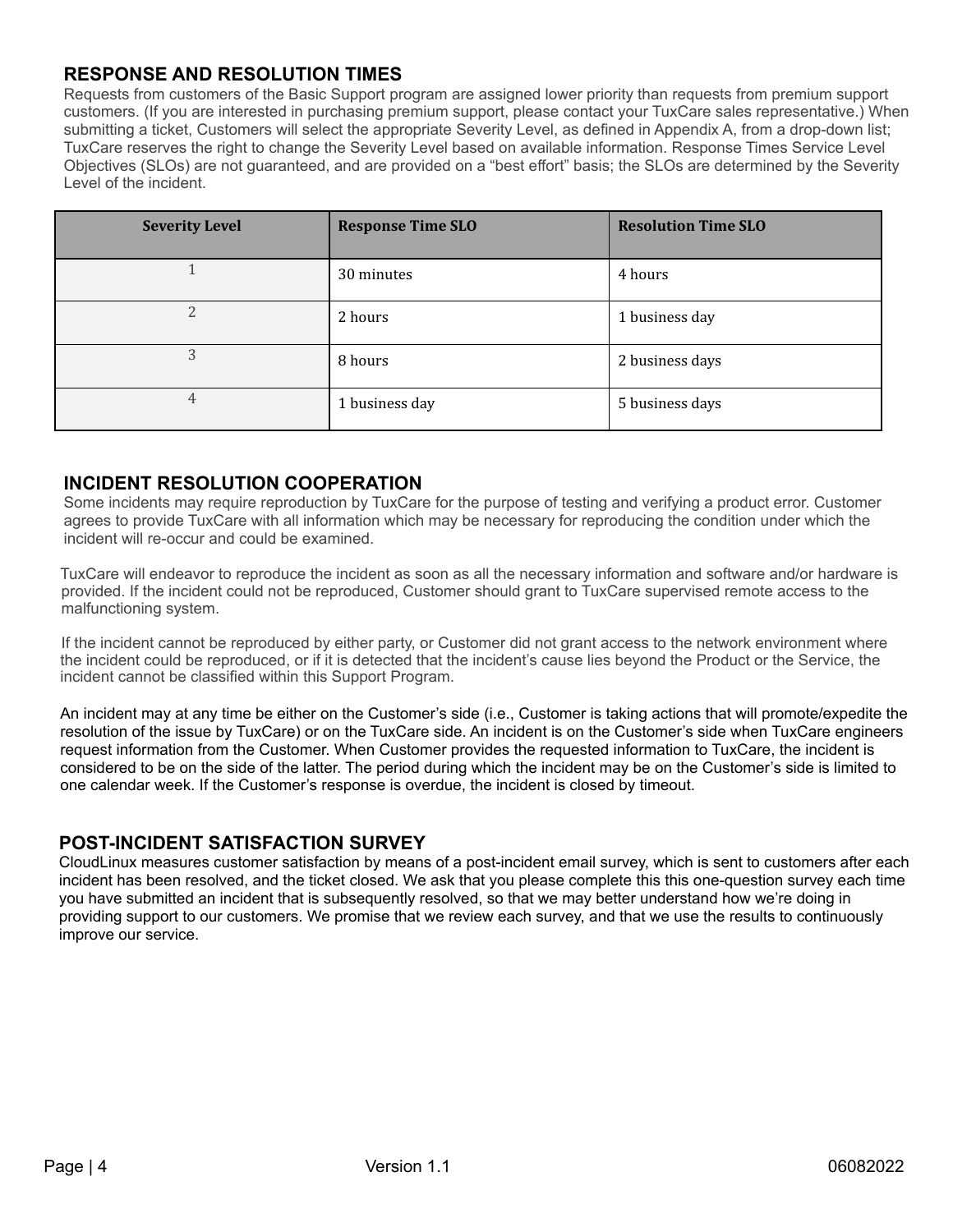#### **APPENDICES**

### *Appendix A. Incident Severity Levels*

| <b>Level: Descriptor</b>          | <b>Criteria/Definition</b>                                                                                                                                                                                                                                                                                                                                            |  |
|-----------------------------------|-----------------------------------------------------------------------------------------------------------------------------------------------------------------------------------------------------------------------------------------------------------------------------------------------------------------------------------------------------------------------|--|
| Level 1: Business Standstill      | Production and/or mission critical services are down and there is no immediate<br>workaround.<br>All or a majority of your mission critical environment is unavailable or not<br>functioning<br>Your business operations are completely disrupted<br>Majority / All Critical users affected<br>Request from important client/partner (subject to management approval) |  |
| Level 2: Major Impact             | Major feature or function failure; operations are severely restricted, but a workaround<br>is available.<br>Critical business operations seriously affected<br>Direct fiscal impact<br>$\bullet$<br>Substantial number of users are affected, or critical group of users are<br>affected that would not allow the business to run normally                            |  |
| Level 3: Minor Impact             | Minor feature or function failure; standard business operations can continue, though<br>possibly in a minor restricted manner.<br>No immediate direct fiscal impact<br>A temporary workaround may have been provided                                                                                                                                                  |  |
| Level 4: General<br>Inquiry/Issue | General usage questions or other non-critical inquiries.<br>Small number of users/systems affected<br>Documentation issue<br>General information request<br><b>Enhancement request</b>                                                                                                                                                                                |  |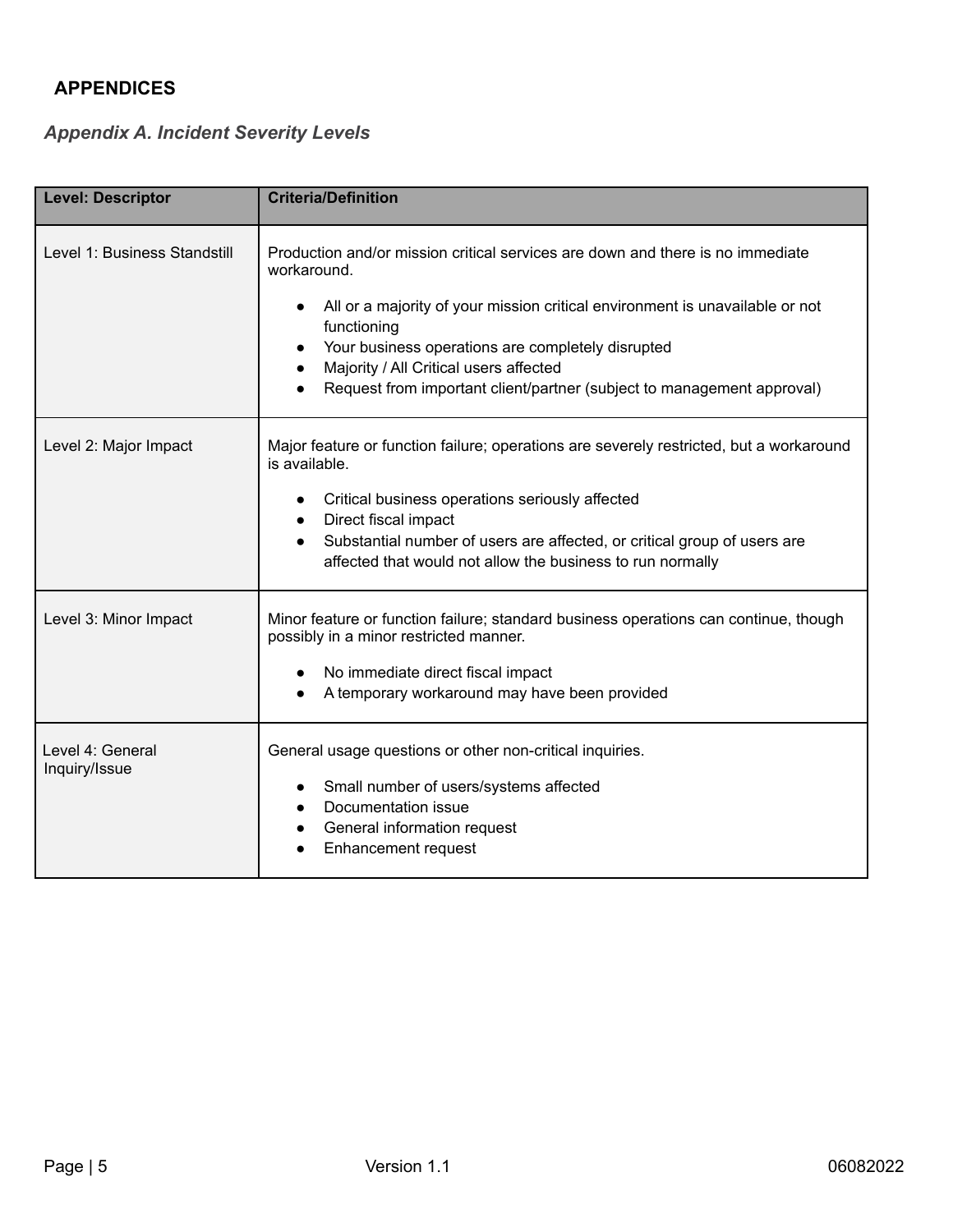#### *Appendix B: Quality management*

#### **Incident escalation**

Customer may escalate unresolved incidents or reports of dissatisfaction according to the following scheme:

| <b>Escalation Level</b> |                                             |                                                                        |                                |
|-------------------------|---------------------------------------------|------------------------------------------------------------------------|--------------------------------|
| Escalation Path         | <b>Technical Senior Support</b><br>Engineer | TuxCare Unified Team or<br>Specialized Support Team Lead<br>or Manager | Chief Experience Officer (CXO) |

#### **Provision of reports on open incidents**

During the process of incident resolution, TuxCare will make every effort to promptly provide Customer with information regarding open incidents' status, according to the following table.

| <b>Severity Level</b> | Report Schedule (by email, telephone, or online meeting app) |
|-----------------------|--------------------------------------------------------------|
|                       | By agreement, but not more often than once a day             |
| $\mathcal{D}$         | At least once every 5 business days                          |
| 3                     | At least once every 2 weeks                                  |
| 4                     | Upon customer request                                        |

#### **Limitations of the Support Services**

Technical support covered by any of the TuxCare Support Programs shall not be provided in the following cases:

- Incidents already resolved for the Customer (e.g., an incident that occurred on one installed copy of the Product/Service after the same incident had been resolved for another copy of the Product/Service)
- Troubleshooting of all issues similar or identical to already resolved issues (i.e., the incidents to which a previously produced solution can be applied without additional guidance from TuxCare)
- Incidents caused by Customer's hardware malfunction
- Incidents caused by software platform incompatibility (including, but not limited to beta software, new versions of service packs or additions, whose compatibility with the Product/Service has not been confirmed by TuxCare)
- Incidents caused by installing and running third-party applications (including, but not limited to the list of unsupported or incompatible applications published in the documentation)
- Incidents for which the Customer cannot provide accurate information, as reasonably requested by TuxCare, in order to reproduce, investigate, and resolve the incident
- Incidents which arise as a result of neglect or incorrect use of TuxCare instructions, which, if properly used, would have prevented the Incident